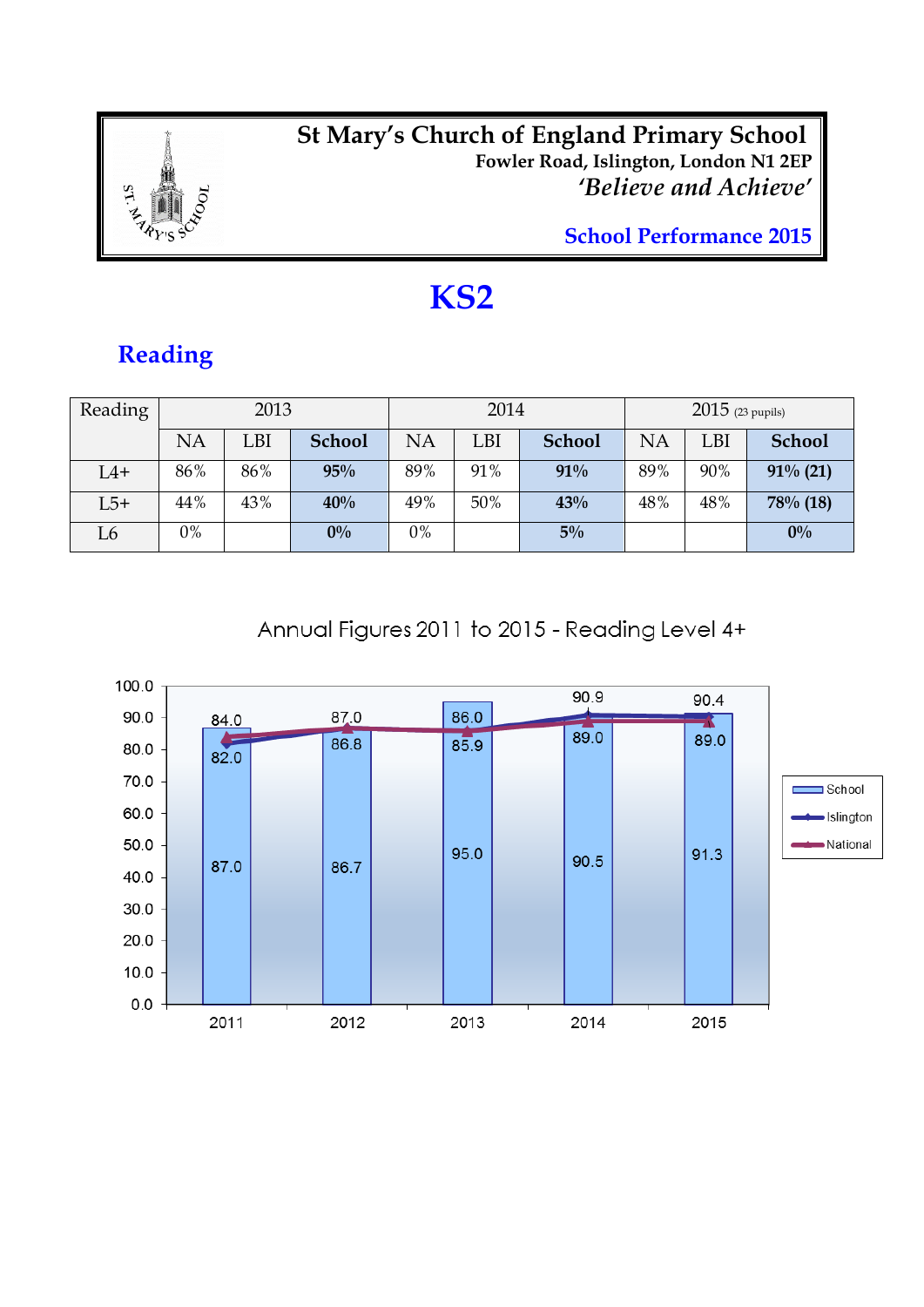Annual Figures 2011 to 2015 - Reading Level 5+



#### **Writing**

| Writing |     | 2013 |               |     | 2014 |               | 2015 |     |               |
|---------|-----|------|---------------|-----|------|---------------|------|-----|---------------|
|         | NA  | LBI  | <b>School</b> | NA  | LBI  | <b>School</b> | NA   | LBI | <b>School</b> |
| $L4+$   | 83% | 83%  | 95%           | 85% | 87%  | 86%           | 87%  | 88% | $100\%$ (23)  |
| $L5+$   | 30% | 32%  | 25%           | 33% | 35%  | 38%           | 36%  | 37% | $52\%$ (12)   |
| L6      | 2%  |      | $0\%$         | 2%  | 3.2% | $5\%$         |      |     | $13\%$ (3)    |

Annual Figures 2011 to 2015 - Writing Level 4+

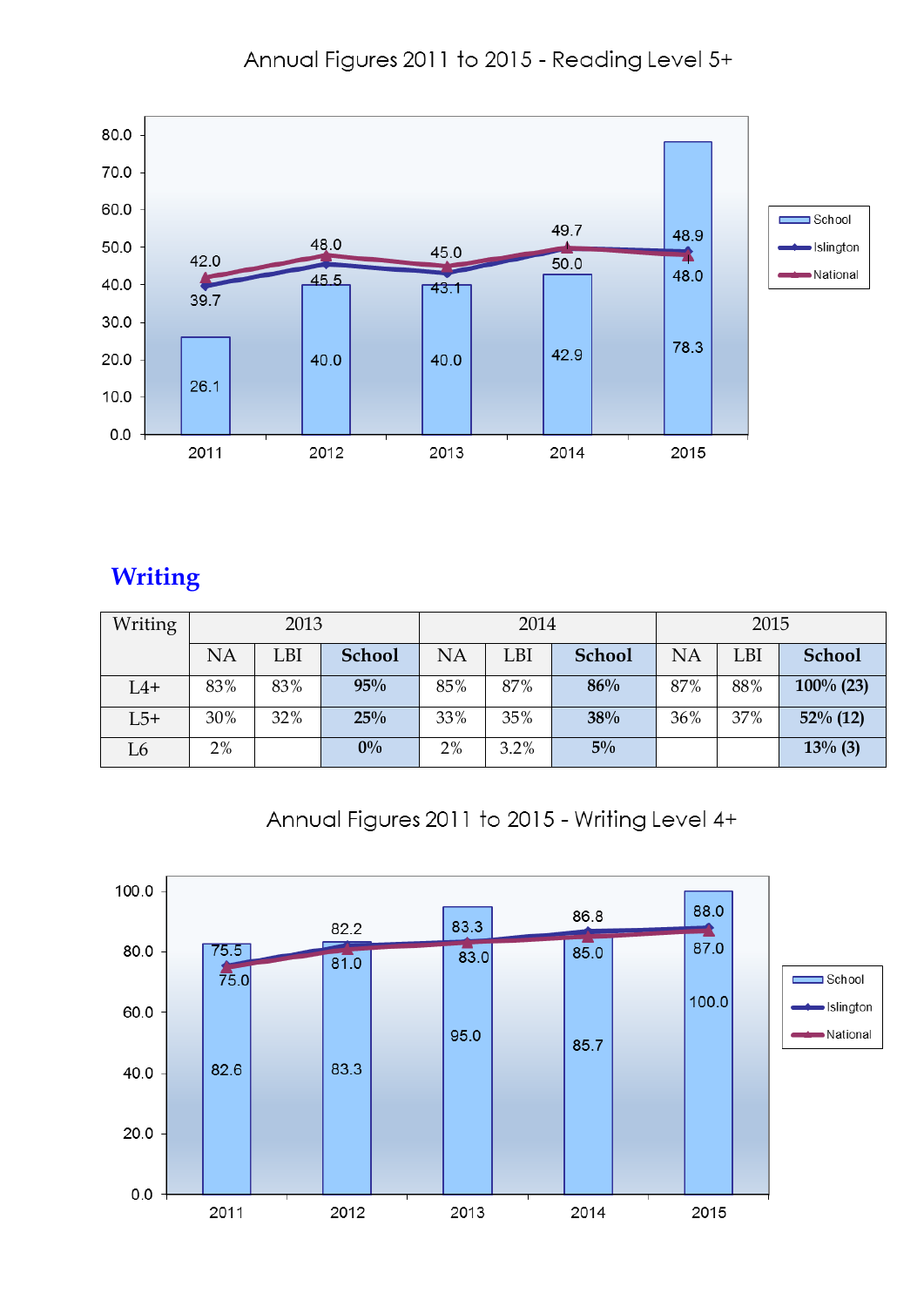

#### Annual Figures 2011 to 2015 - Writing Level 5+

#### **GPS**

| <b>SPAG</b> |           | 2013 |               |     | 2014 |               | 2015 |     |               |  |
|-------------|-----------|------|---------------|-----|------|---------------|------|-----|---------------|--|
|             | <b>NA</b> | LBI  | <b>School</b> | NA  | LBI  | <b>School</b> | NA   | LBI | <b>School</b> |  |
| $L4+$       | 74%       | 75%  | 90%           | 76% | 80%  | 91%           | 80%  | 83% | $91\%$ (21)   |  |
| $L5+$       | 47%       | 50%  | 70%           | 52% | 58%  | 76%           | 55%  | 59% | $70\%$ (16)   |  |
| L6          | 2%        |      | $0\%$         | 4%  | 6%   | $0\%$         |      |     | $13\%$ (3)    |  |

Annual Figures 2011 to 2015 - GPS Level 4+

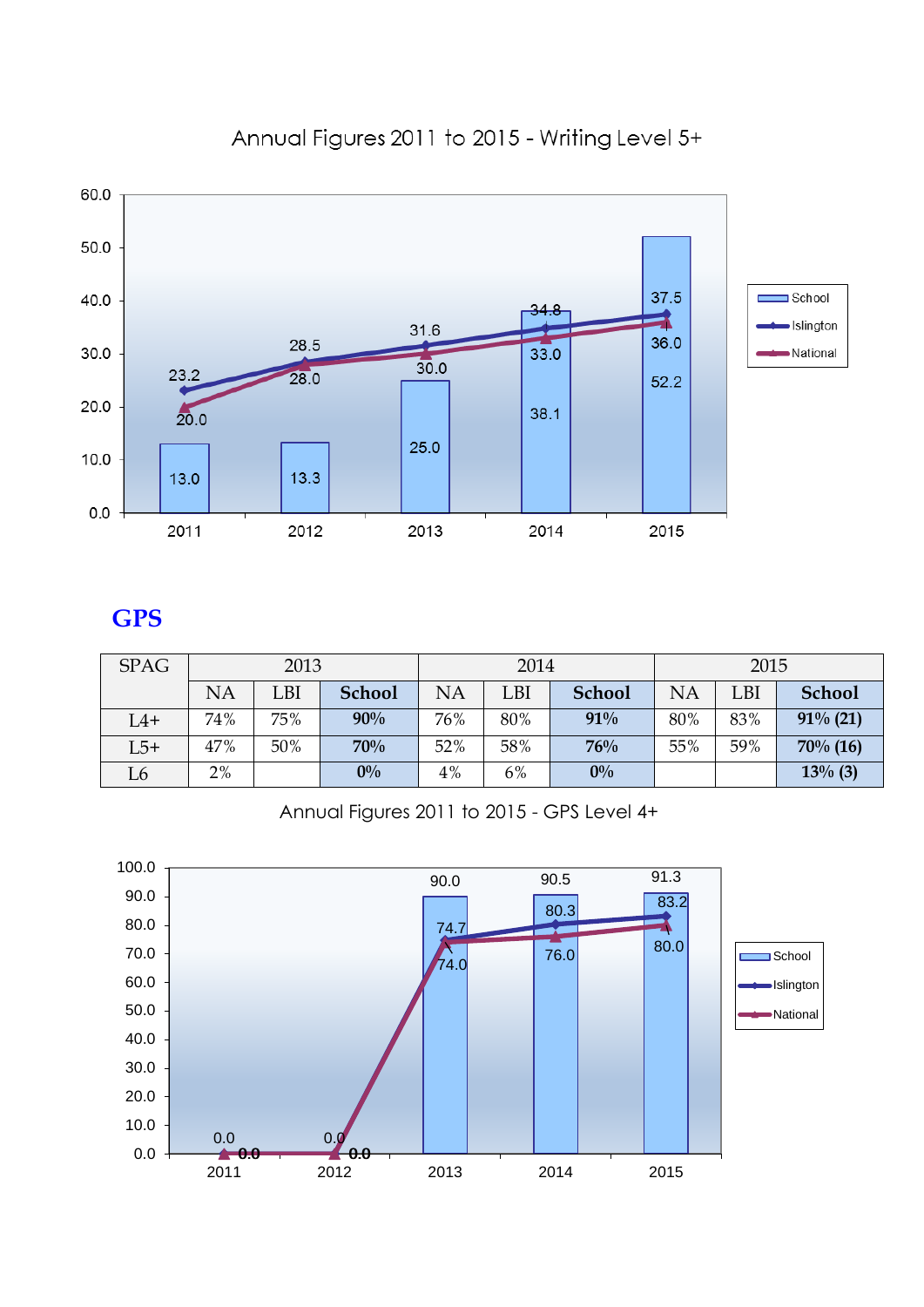

Annual Figures 2011 to 2015 - GPS Level 5+

## **Maths**

| Maths |           | 2013 |               |     | 2014       |               | 2015 |     |               |  |
|-------|-----------|------|---------------|-----|------------|---------------|------|-----|---------------|--|
|       | <b>NA</b> | LBI  | <b>School</b> | NA  | LBI        | <b>School</b> | NA   | LBI | <b>School</b> |  |
| $L4+$ | 85%       | 86%  | 95%           | 86% | 88%<br>86% |               |      | 89% | $96\%$ (22)   |  |
| $L5+$ | 41%       | 40%  | 25%           | 42% | 42%        | 48%           | 41%  | 44% | 78% (18)      |  |
| L6    | 6%        |      | $0\%$         | 9%  | 12%        | $0\%$         |      |     | $22\%$ (5)    |  |

Annual Figures 2011 to 2015 - Maths Level 4+

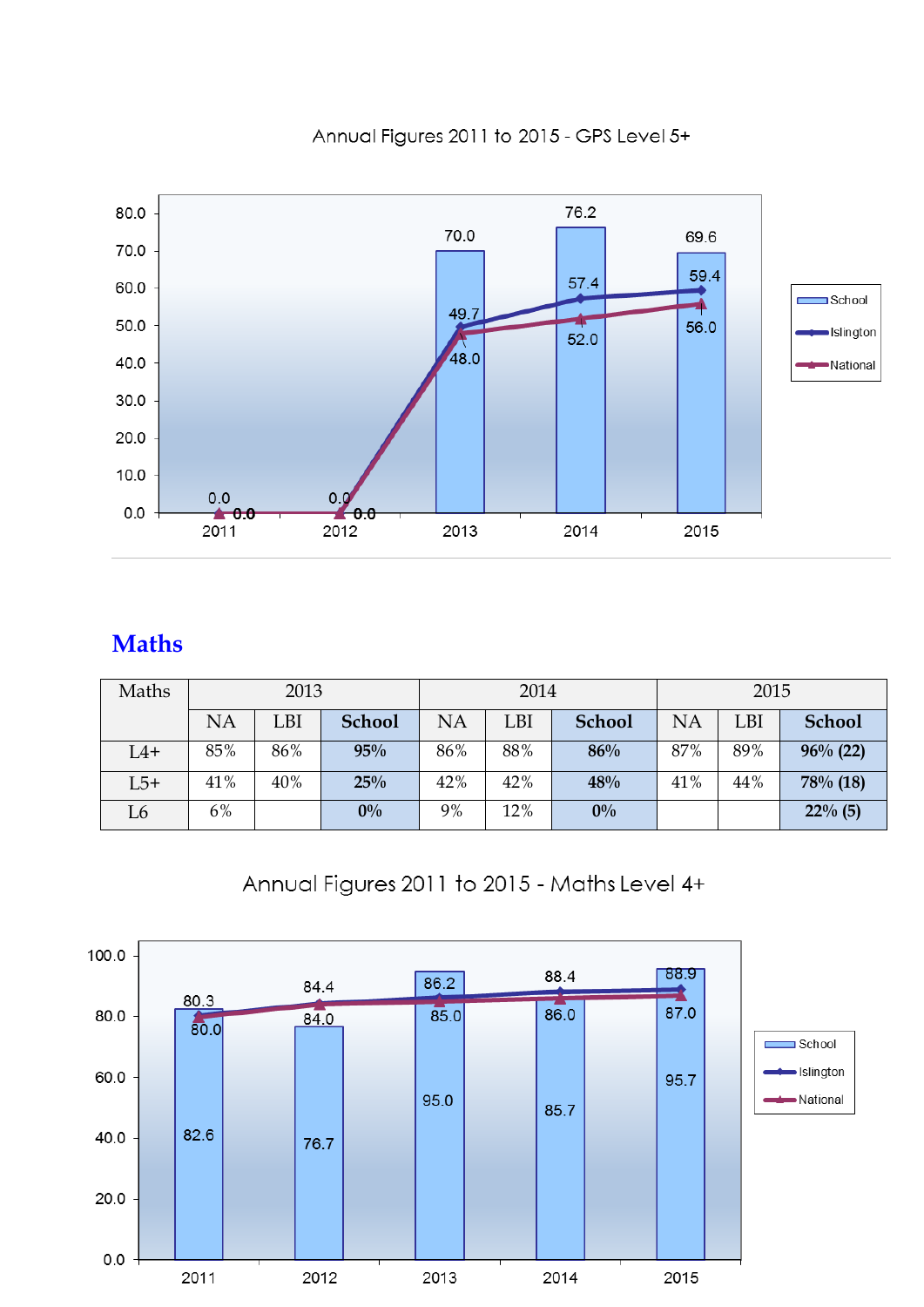

#### Annual Figures 2011 to 2015 - Maths Level 5+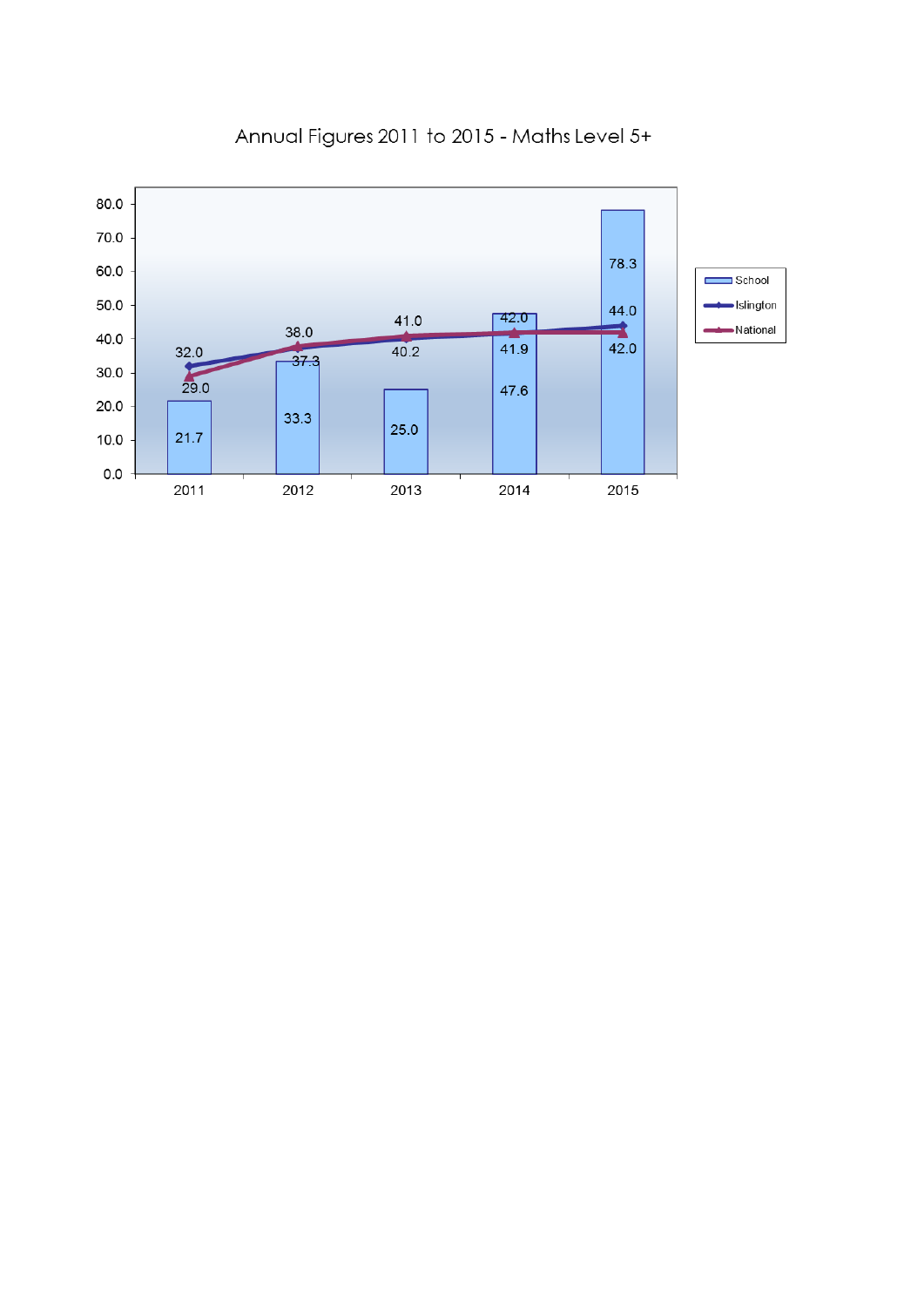|  | <b>Combined: Reading, Writing and Maths</b> |  |  |
|--|---------------------------------------------|--|--|
|  |                                             |  |  |

| Combined              |           | 2013 |               |     | 2014 |               |           |            | 2015          |            |  | 2015 |
|-----------------------|-----------|------|---------------|-----|------|---------------|-----------|------------|---------------|------------|--|------|
| <b>RWM</b>            | <b>NA</b> | LBI  | <b>School</b> | NA  | LBI  | <b>School</b> | <b>NA</b> | <b>LBI</b> | <b>School</b> | <b>DfE</b> |  |      |
|                       |           |      |               |     |      |               |           |            |               | Floor      |  |      |
|                       |           |      |               |     |      |               |           |            |               | Targets    |  |      |
| $L4+RWM$<br>combined  | 75%       | 77%  | 90%           | 79% | 81%  | 76%           | 80%       | 83%        | $91\%$ (21)   | 65%        |  |      |
| $L5+ RWM$<br>combined | 21%       | 21%  | 10%           | 24% | 26%  | 38%           | 24%       | 26%        | $52\%$ (12)   |            |  |      |

Annual Figures 2011 to 2015 - Combined RWM Level 4+



Annual Figures 2011 to 2015 - Combined RWM Level 5+

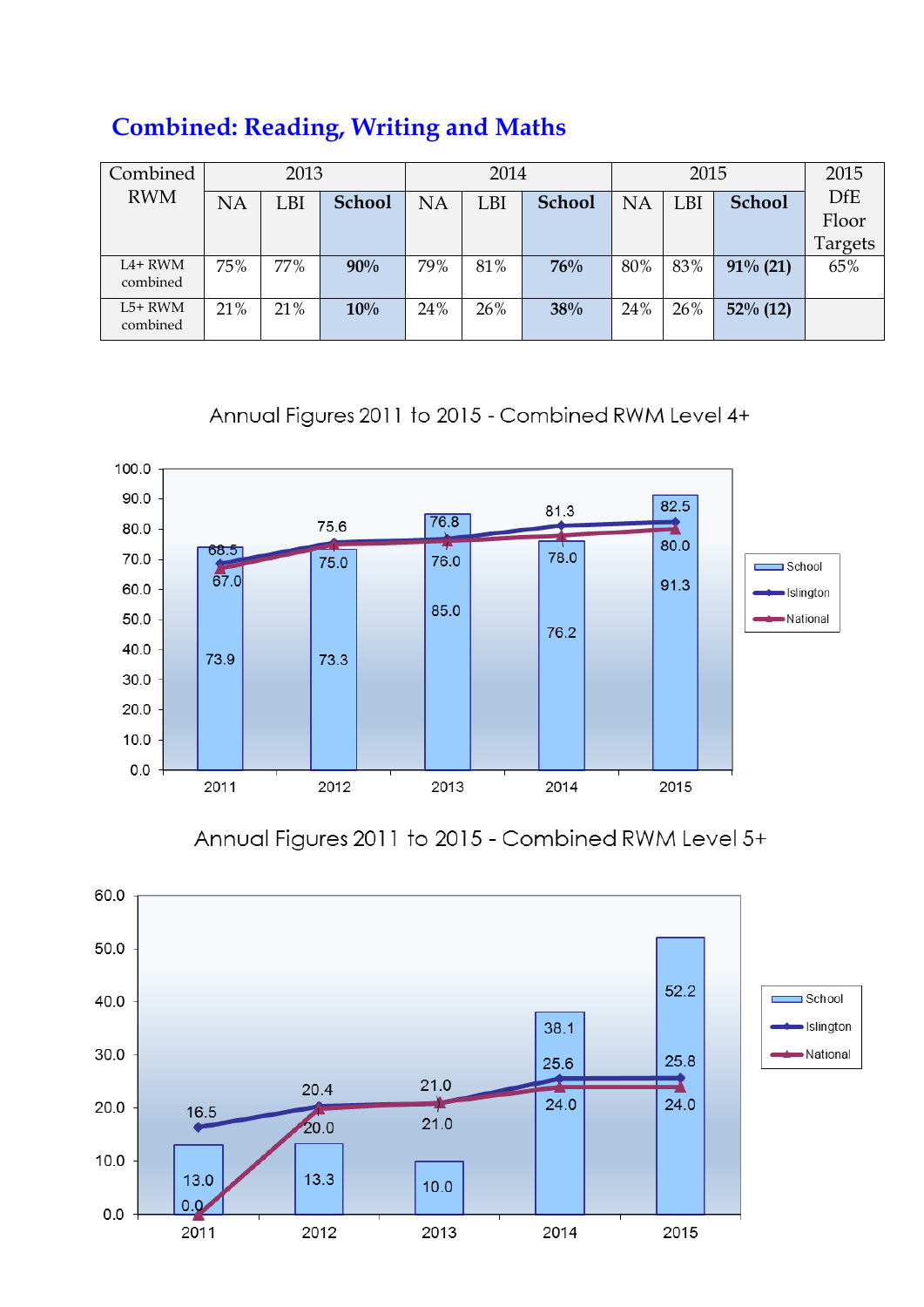## **Progress**

| Reading      |     | 2013 |               |     | 2014 |               |           | 2015 |               | 2015       |
|--------------|-----|------|---------------|-----|------|---------------|-----------|------|---------------|------------|
|              | NA  | LBI  | <b>School</b> | NA  | LBI  | <b>School</b> | <b>NA</b> | LBI  | <b>School</b> | <b>DfE</b> |
|              |     |      |               |     |      |               |           |      |               | Floor      |
|              |     |      |               |     |      |               |           |      |               | Targets    |
| 2+ levels of | 88% | 90%  | $100\%$       | 91% | 94%  | 95%           | 91%       | 94%  | 96%           | 94%        |
| progress     |     |      |               |     |      |               |           |      |               |            |
| 3+ levels of | 30% |      | 32%           |     |      | 43%           |           |      | 52%           |            |
| progress     |     |      |               |     |      |               |           |      |               |            |

| Writing      |           | 2013 |               |           | 2014 |               |           | 2015 |               | 2015       |
|--------------|-----------|------|---------------|-----------|------|---------------|-----------|------|---------------|------------|
|              | <b>NA</b> | LBI  | <b>School</b> | <b>NA</b> | LBI  | <b>School</b> | <b>NA</b> | LBI  | <b>School</b> | <b>DfE</b> |
|              |           |      |               |           |      |               |           |      |               | Floor      |
|              |           |      |               |           |      |               |           |      |               | Targets    |
| 2+ levels of | 92%       | 93%  | 95%           | 93%       | 96%  | 100%          | 94%       | 96%  | 100%          | 96%        |
| progress     |           |      |               |           |      |               |           |      |               |            |
| 3+ levels of | 30%       |      | 42%           | 42%       |      | 71%           |           |      | 57%           |            |
| progress     |           |      |               |           |      |               |           |      |               |            |

| Maths        |     | 2013 |               |     | 2014 |               |           | 2015 |               | 2015       |
|--------------|-----|------|---------------|-----|------|---------------|-----------|------|---------------|------------|
|              | NA  | LBI  | <b>School</b> | NA  | LBI  | <b>School</b> | <b>NA</b> | LBI  | <b>School</b> | <b>DfE</b> |
|              |     |      |               |     |      |               |           |      |               | Floor      |
|              |     |      |               |     |      |               |           |      |               | Targets    |
| 2+ levels of | 88% | 90%  | 95%           | 89% | 93%  | 95%           | 90%       | 93%  | 100%          | 93%        |
| progress     |     |      |               |     |      |               |           |      |               |            |
| 3+ levels of | 31% |      | 26%           | 26% |      | 62%           |           |      | 87%           |            |
| progress     |     |      |               |     |      |               |           |      |               |            |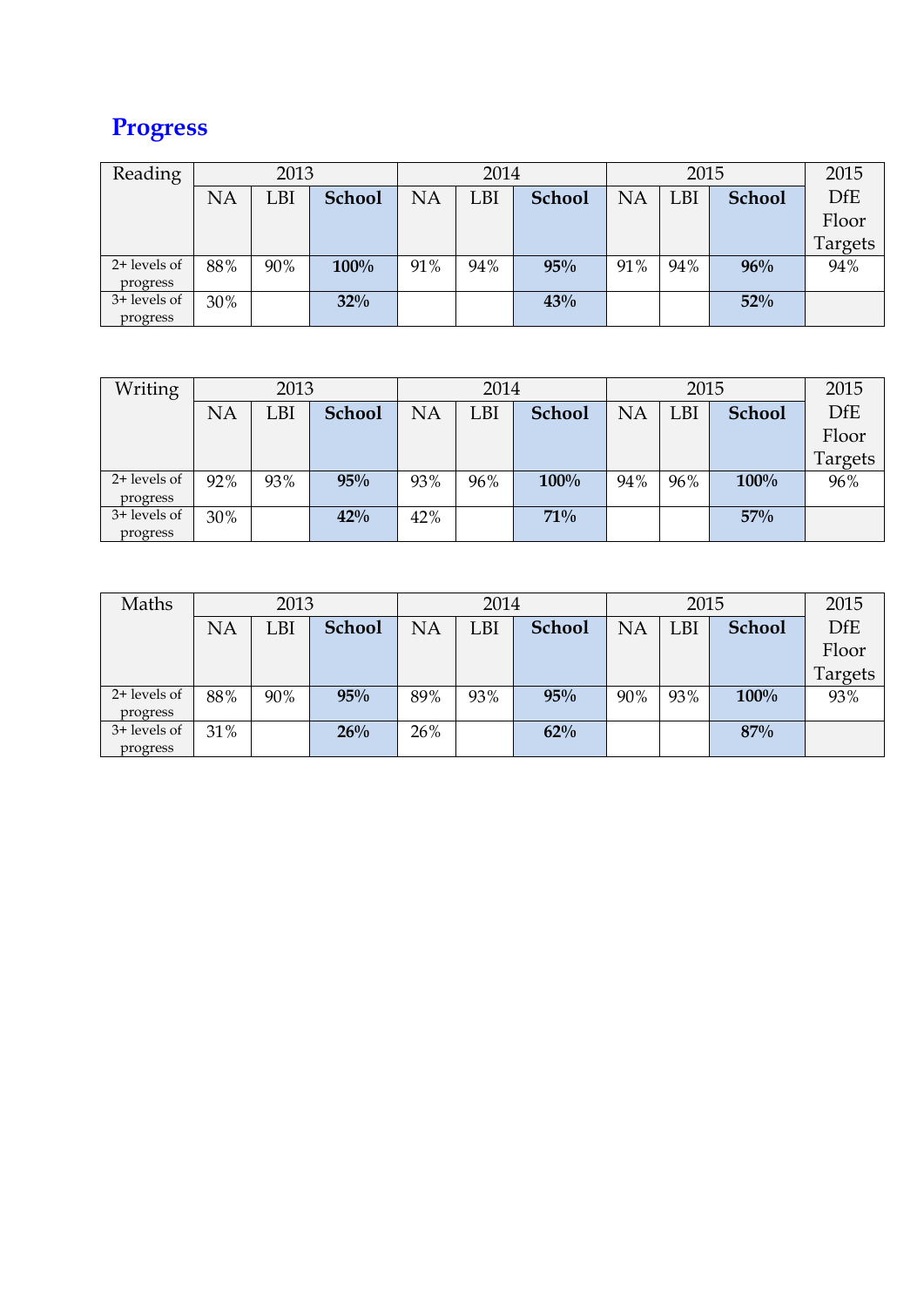# **KS1**

| Reading |           | 2013 |               |     | 2014 |               | $2015$ (25 pupils) |     |               |  |
|---------|-----------|------|---------------|-----|------|---------------|--------------------|-----|---------------|--|
|         | <b>NA</b> | LBI  | <b>School</b> | NA  | LBI  | <b>School</b> | <b>NA</b>          | LBI | <b>School</b> |  |
| $L2C+$  | 89%       | 88%  | 100%          | 90% | 88%  | 93%           | 90%                | 88% | 88%           |  |
| $L2B+$  | 79%       | 76%  | 83%           | 81% | 78%  | 74%           | 81%                | 78% | 63%           |  |
| $L2A+$  | 55%       | 51%  | 54%           | 57% | 53%  | 33%           | 57%                | 55% | 46%           |  |
| $L3+$   | 29%       | 25%  | 17%           | 31% | 27%  | 15%           | 31%                | 28% | 25%           |  |

## **Reading**

St Mary's Islington 2015 Reading Teacher Assessments compared to LBI and<br>England - All pupils



## **Writing**

| Writing |           | 2013 |               |           | 2014 |               | 2015 |     |               |  |
|---------|-----------|------|---------------|-----------|------|---------------|------|-----|---------------|--|
|         | <b>NA</b> | LBI  | <b>School</b> | <b>NA</b> | LBI  | <b>School</b> | NA   | LBI | <b>School</b> |  |
| $L2C+$  | 85%       | 83%  | 92%           | 86%       | 84%  | 89%           | 85%  | 85% | 88%           |  |
| $L2B+$  | 67%       | 62%  | 63%           | 70%       | 67%  | 56%           | 70%  | 68% | 67%           |  |
| $L2A+$  | 37%       | 32%  | 33%           | 39%       | 36%  | 15%           | 39%  | 36% | 38%           |  |
| $L3+$   | 15%       | 12%  | $4\%$         | 16%       | 13%  | $0\%$         | 16%  | 14% | $0\%$         |  |